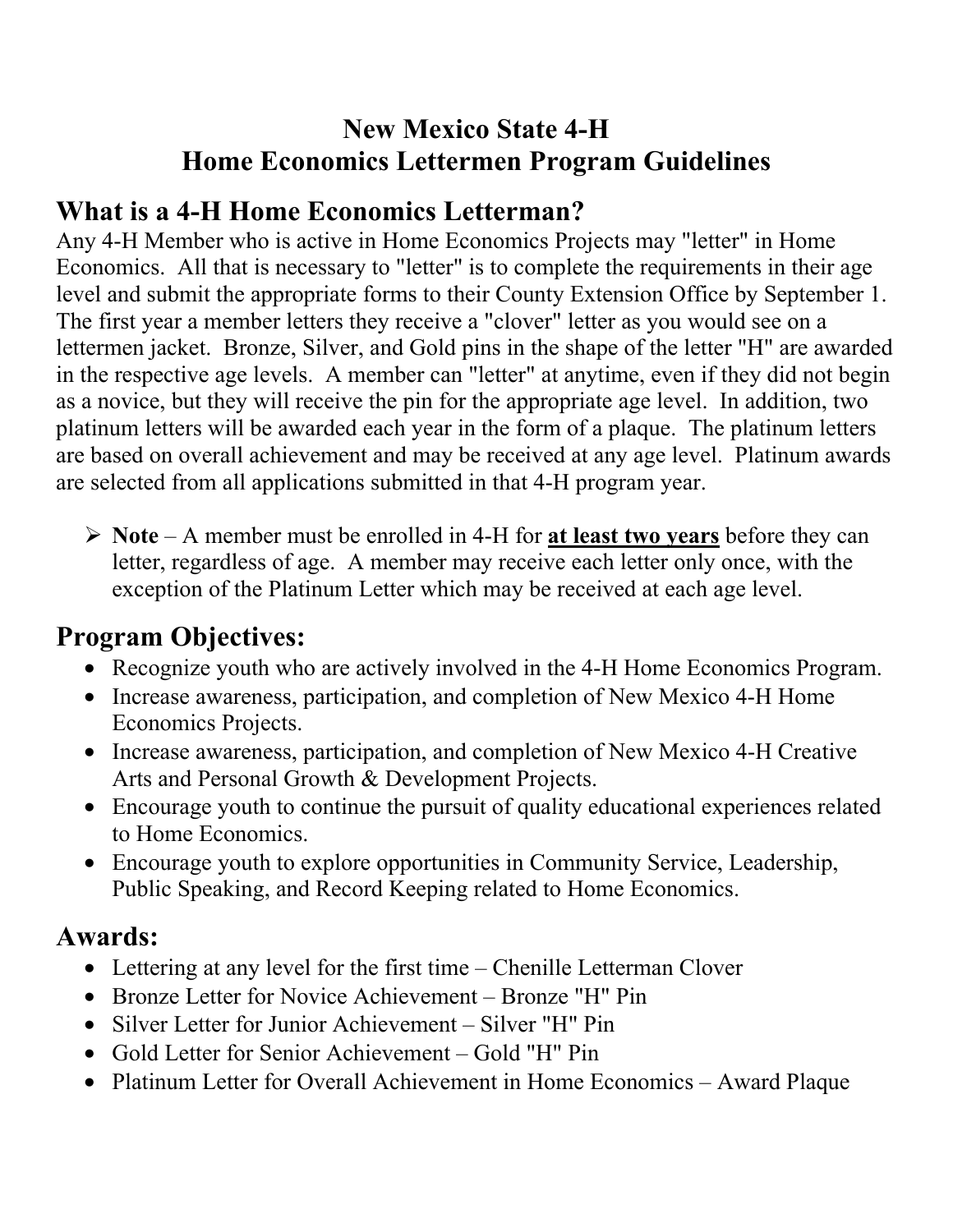## **Procedure:**

- Completed application form with signature of member, leader and County Extension Agent must be turned in to the County Extension Office by September 1.
- County Offices forward approved applications to the State 4-H Office for review by September 15. (there is no limit to the number of applications a county may submit).
- The State 4-H Office meets with a review committee to approve applications and select Platinum Letter recipients. This committee will consist of at least:
	- ¾ One Collegiate 4-H Member
	- $\triangleright$  Two County Extension Faculty
	- $\triangleright$  One State Extension Specialist
	- $\triangleright$  One 4-H Youth Development Specialist
- Counties are notified of selected lettermen by October 15 and provided awards to present at County 4-H Achievement Banquets.

# **Eligibility:**

**Bronze Letter**: Any novice-age 4-H member in good standing in New Mexico 4-H, not having received a Bronze Letter previously and meeting the following requirements: (requirements may be met over a two year period or cumulatively over a member's novice career.)

- • At least **two years** of enrollment in:
	- one or more Home Economics, Family Life, or Consumer Education & Home Management Project and
	- one or more Personal Growth & Development or Creative Arts Project
- Presentation of a project report on a Home Economics, Family Life, Consumer Education & Home Management, Personal Growth & Development or Creative Arts Project at a local club meeting.
- Involvement in or donation to a Home Economics related community service (refer to project Greentops for suggested community service activities).
- Participation in a Home Economics related contest at County Contest.
- Exhibit at least four items related to Home Economics, Family Life, Consumer Education & Home Management, Personal Growth & Development or Creative Arts Projects in the Indoor Exhibits at the County Fair.
- Complete a project record form for at least one Home Economics, Family Life, Consumer Education & Home Management, Personal Growth & Development or Creative Arts Project.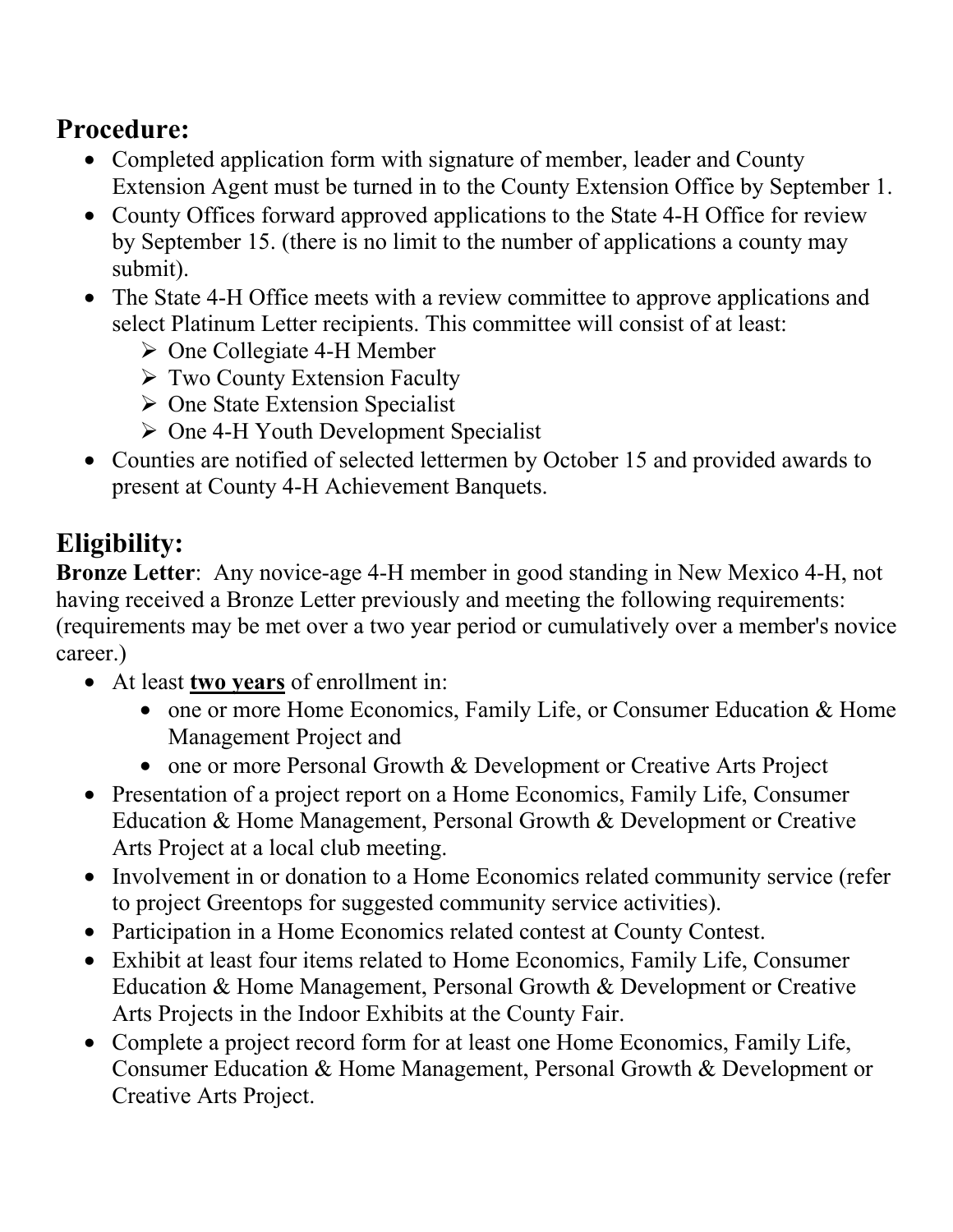**Silver Letter**: Any junior-age 4-H member in good standing in New Mexico 4-H, not having received a Silver Letter previously and meeting the following requirements: (requirements may be met over a two year period or cumulatively over a member's junior career.)

- • At least **two years** of enrollment, as a junior, in:
	- two or more Home Economics, Family Life, or Consumer Education  $\&$ Home Management Projects and
	- one or more Personal Growth & Development or Creative Arts Project
- Presentation of a project demonstration or illustrated talk on a Home Economics, Family Life, Consumer Education & Home Management, Personal Growth & Development or Creative Arts Project at:
	- A 4-H meeting, achievement day, or other 4-H event and
	- A non-4-H group
- Volunteer at least two hours to a Home Economics related program (thrift store, senior center, food bank, etc).
- Participation in a Home Economics related contest at District Contest.
- Exhibit at least six items related to Home Economics, Family Life, Consumer Education & Home Management, Personal Growth & Development or Creative Arts Projects in the Indoor Exhibits at the County Fair.
- Complete a project record form for at least two Home Economics, Family Life, Consumer Education & Home Management, Personal Growth & Development or Creative Arts Projects.

**Gold Letter**: Any senior-age 4-H member in good standing in New Mexico 4-H, not having received a Gold Letter previously and meeting the following requirements: (requirements may be met over a two year period or cumulatively over a member's senior career.)

- At least **two years** of enrollment, as a senior, in:
	- three or more Home Economics, Family Life, or Consumer Education  $\&$ Home Management Project and
	- two or more Personal Growth & Development or Creative Arts Projects
- Presentation of a project demonstration or illustrated talk on a Home Economics, Family Life, Consumer Education & Home Management, Personal Growth & Development or Creative Arts Project at:
	- A 4-H meeting, achievement day, or other 4-H event
	- Two non-4-H groups